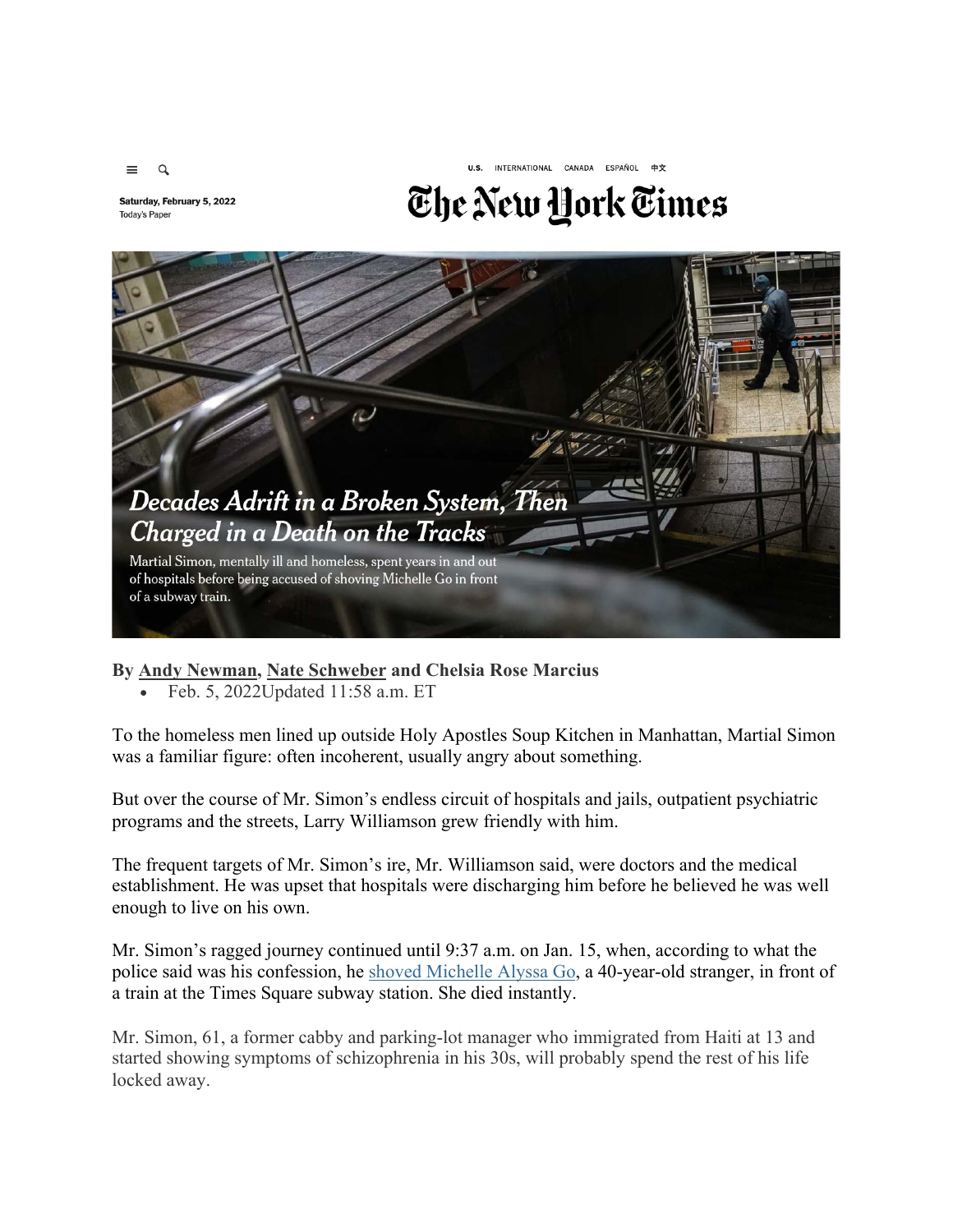But his decades adrift in New York, where his lawyer estimates he was hospitalized at least 20 times, illustrate a broken system of care for some of society's most severely ill members, a failing writ large every few years when another person with a history of psychiatric hospitalization commits an awful act of violence, mental health experts and homeless advocates say.

The revolving door for those with chronic mental illness has accelerated lately as long-term trends like the reduction of inpatient psychiatric beds have shifted the burden of treating such patients to hospital emergency rooms stretched thin by the pandemic.

The system is not intended to work this way.

When someone experiencing psychosis is brought to a hospital, the patient is supposed to be evaluated, admitted to an inpatient ward if necessary, treated until considered stable and then released in coordination with outside care providers.

But those basic steps are often not followed, according to several social-service providers who said that some hospitals in the city were refusing to even admit patients they find too disruptive, or admitting them briefly and discharging them without aftercare planning.

One homeless-shelter operator, BronxWorks, said that in 2020, after several unavailing attempts to have a client admitted to a psychiatric hospital, the man shoved another man in front of a train. The victim survived.

The current crisis comes after more than a half-century of deinstitutionalization has largely emptied out the lockdown psychiatric hospitals where thousands of patients in New York were once held indefinitely under brutal conditions.

Many people with even serious mental illness can manage outside the walls of an institution holding a job, living independently — with support from family or from therapists and case managers. And experts stress that most people with severe mental illness, including schizophrenia, which is characterized by delusions and hallucinations, are not violent.

But for people who cannot find stability on the outside, the mental-health system faces the difficult decision of whether to try to keep them in an institution, even if against their will.

Too often, said Dr. Xavier Amador, an expert on schizophrenia who worked in psychiatric inpatient programs in New York for decades, doctors are releasing patients who should not be on their own.

"People do not 'fall between the cracks,'" he said. "In our mental health care system, they are pushed between the cracks. They're pushed out the door, and there's an abyss."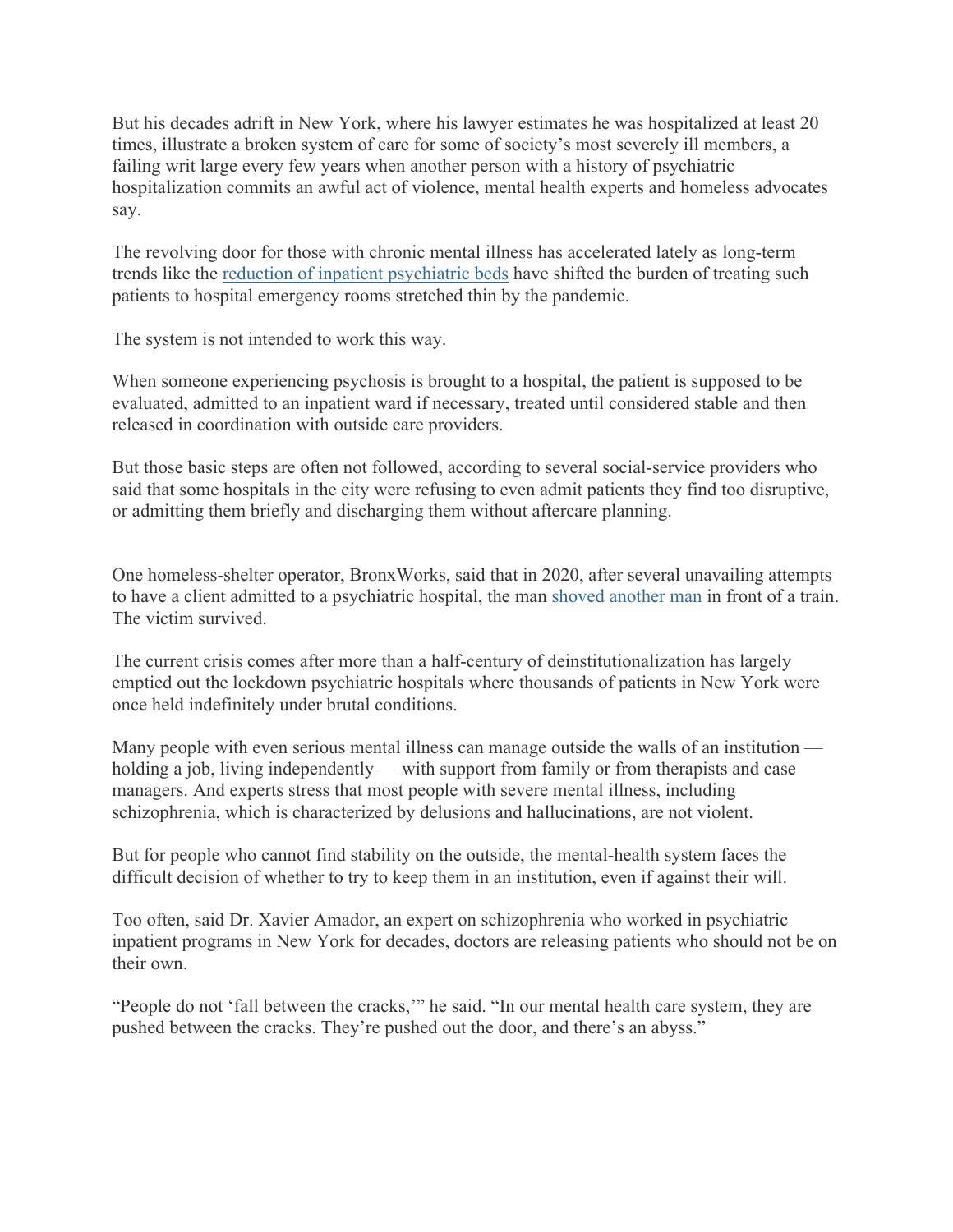

Mayor Eric Adams speaking at a candlelight vigil in honor of Michelle Alyssa Go after she was pushed in front of a train last month. Martial Simon, schizophrenic and homeless, is charged in her killing. Yuki Iwamura/Associated Press

The killing of Ms. Go, coming amid a spike in violent crime, horrified New York and drew hundreds of mourners to a vigil in Times Square.

Ms. Go worked at the consulting firm Deloitte, lived on the Upper West Side and volunteered counseling at-risk families, including homeless ones, about nutrition and job-interview skills. A witness said she "never saw" Mr. Simon charging at her. (He was initially identified by the police as Simon Martial, not Martial Simon.)

The attack also posed an early challenge for Mayor Eric Adams, who promised voters he would rein in violent crime while also securing better care for homeless people with mental illness

Mr. Adams, like Gov. Kathy Hochul, has vowed to build more so-called supportive housing, which provides social services on site and is in acutely short supply. He called for the creation of more "respite beds" for people who are not sick enough to be hospitalized but who are too unstable to return to shelters or the streets.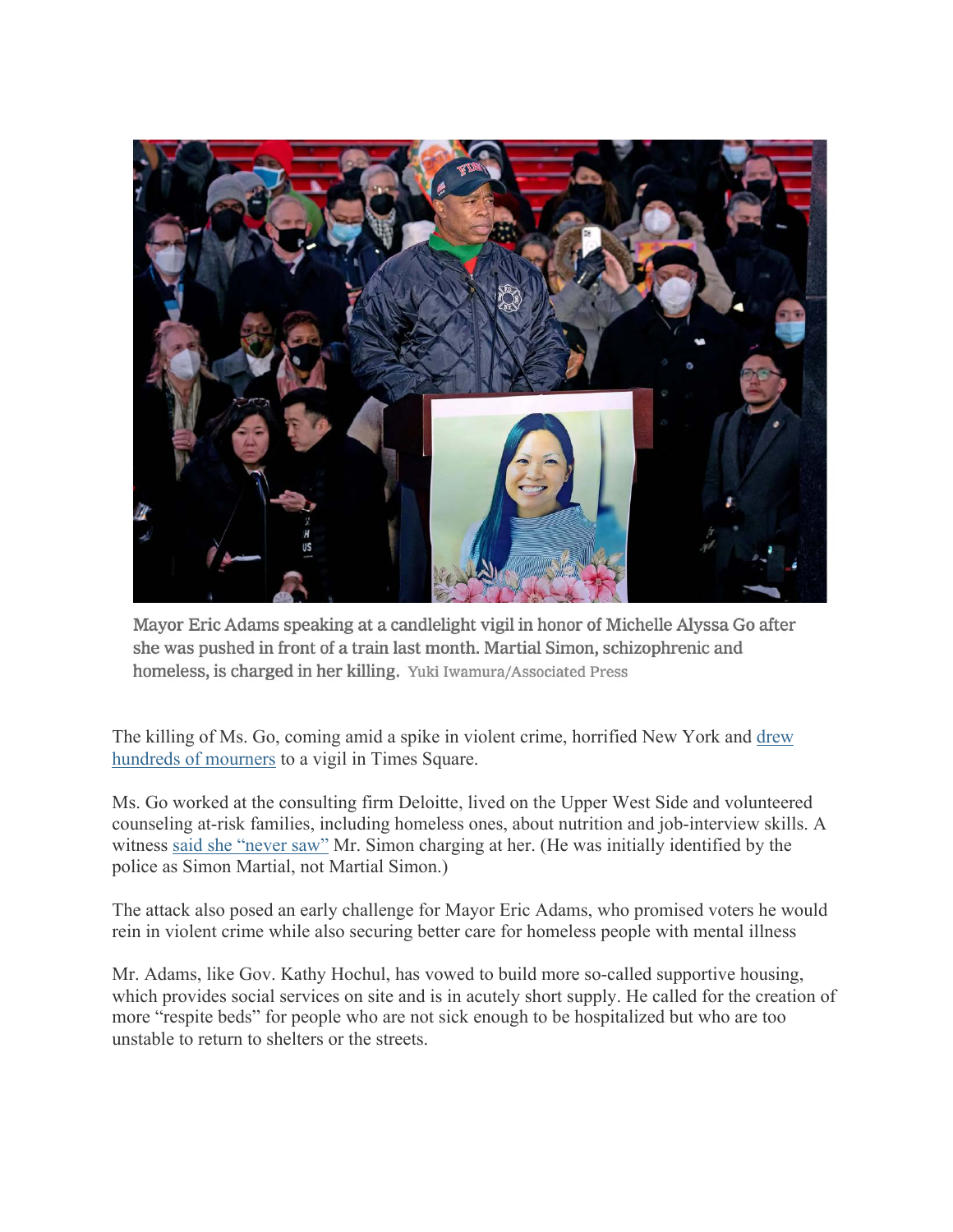

But another psychiatrist with long experience in New York's psychiatric emergency rooms, Michael Pratts, said that a fundamental problem with the mental health care system now is that no single entity seems to be responsible for the wellbeing of someone like Mr. Simon.

"There's nobody in charge of this guy over time," Dr. Pratts, the former medical director of a regional psychiatric emergency room in Syracuse and a former fellow in the psychiatric emergency room at Kings County Hospital Center in Brooklyn, said in an interview. What is missing, he said, is "some kind of cumulative assessment."

Mr. Simon's medical records have not been made public. But

an advocate for homeless people who was given access to some of them said they show that in 2017 he told a psychiatrist at the state-run Manhattan Psychiatric Center that it was just a matter of time before he pushed a woman to the train tracks.

He was discharged soon after, said the advocate, who spoke on condition of anonymity to protect the person who allowed the advocate access to the records.

A spokesman for the State Office of Mental Health, which runs the hospital, declined to speak about Mr. Simon, but wrote, "If a patient were to indicate he or she presented a danger to themselves or others," the agency "would take all necessary steps to protect the patient as well as the public."

Dr. Amador, the former director of psychology at the New York State Psychiatric Institute, another state hospital, said that if a patient with a long history of schizophrenia and hospitalizations said he thought he would try to kill someone, he should not be discharged, but should instead be treated "until he's not believing that to be true about himself."

## **Haunted by Delusions**

Before Martial Simon fell ill, he was a hard worker and an athlete. He played high school soccer in Newark. In the winter, he shoveled snow to help support his family, his older sister Josette Simon said.

"Each time it snowed, he was so happy," she said. "And then he comes in from shoveling, showing my mother all of the money, all happy."

But after Mr. Simon turned 30, while he was living with his sister's family, his behavior shifted. He asked to borrow around \$2,000. Another time, she said, he borrowed her car and returned only the key, saying the car had been damaged.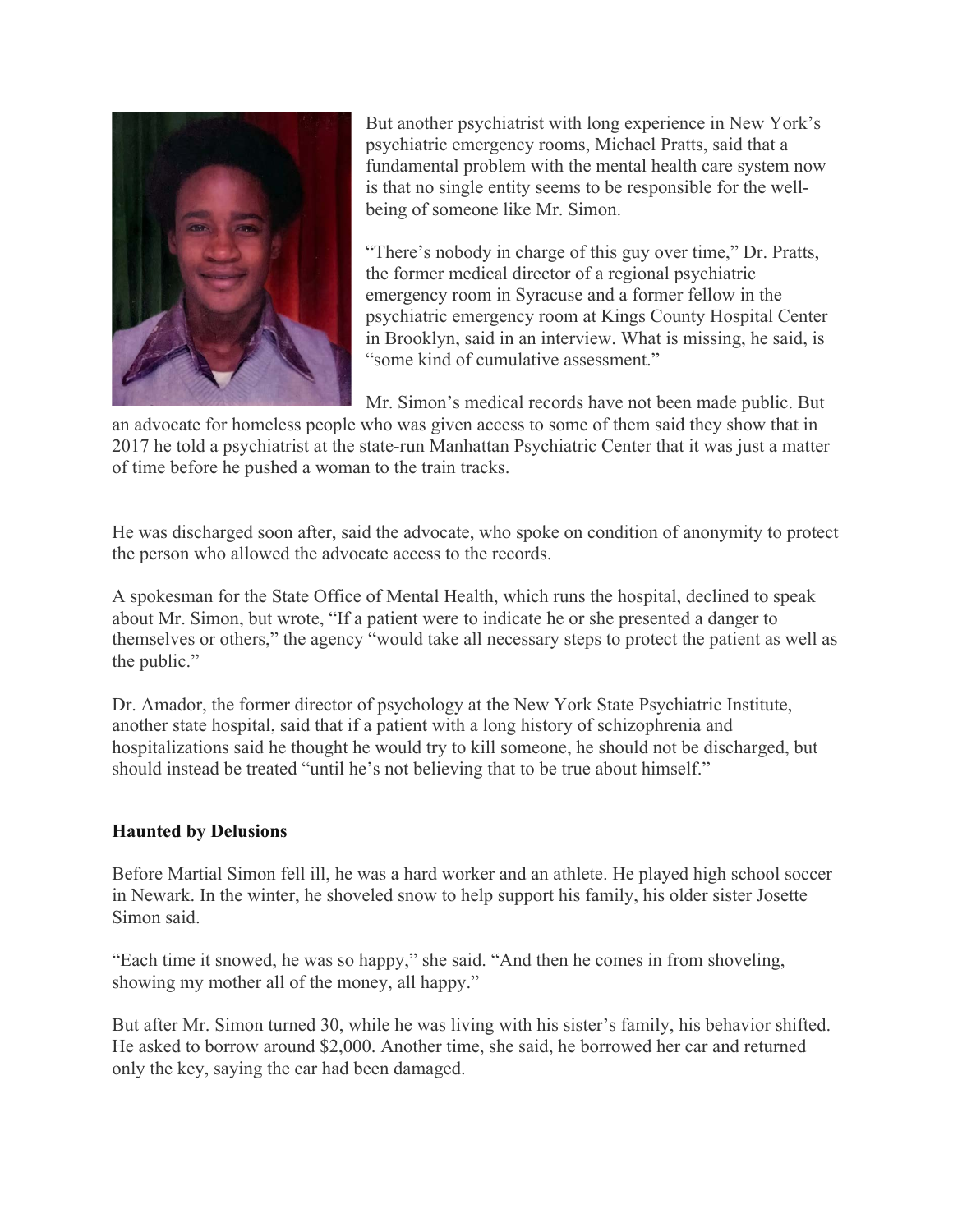One day, Mr. Simon told his sister people were coming out of the TV and following him. "I tried to sit him down because I know he wasn't himself," she recalled.

Around 1995, his mother called the police because he was outside her apartment in East Orange, N.J., shouting at hallucinations. One summer night in 1998 in Manhattan, he held up two cabbies in two hours by putting his hand in his jacket and pointing as if he held a gun, prosecutors said. He was jailed for 18 months.

In 2002, Mr. Simon went to live with Josette in Virginia. By then, she said, he had been given a diagnosis of schizophrenia. She drove him to the hospital for weekly medication shots. He still had delusions, she said, but was too fogged to act on them.

Eventually he returned to New York, and to trouble. He called his sister occasionally from jail or a hospital. Ms. Simon said she did not understand why the system could not or would not help him.

"If you see him, you can tell something is wrong," she said. "So you lock him up and then you just let him out in the street?"

She last heard from her brother around 2013.

New York's subway system, long a refuge for homeless people seeking to avoid shelters, has seen an increase in attacks. Ms. Go's killing followed a year in which felony assaults in the subway were up nearly 25 percent compared with 2019, despite a pandemic-fueled ridership plunge. Thirty people were pushed to the tracks in 2021, up from 20 in 2019 and nine in 2017, the police said. It is unclear how many were random attacks by mentally ill people.

Since the pandemic began, New Yorkers have noticed an increase in the number of people on the streets and the subway who appear severely disturbed, although there is no hard data.

There are many factors behind this, but some come down to simple math.

From 2012 to 2019, the years leading up to the pandemic, the number of adults in inpatient psychiatric beds at hospitals and state institutions in New York City dropped to about 3,000 from about 4,100, according to the State Office of Mental Health. The decrease came after Medicaid slashed reimbursement rates for longer psychiatric stays, putting financial pressure on hospitals to use their beds for more lucrative patients.

But the number of people in dire need of help has not declined. From 2013 to 2020, the number of homeless people in New York City with serious mental illness jumped to about 13,200 from 11,500, according to federal housing department statistics.

At the start of the pandemic, hospitals took hundreds of psychiatric beds offline and used them for Covid-19 patients, although most have since reopened.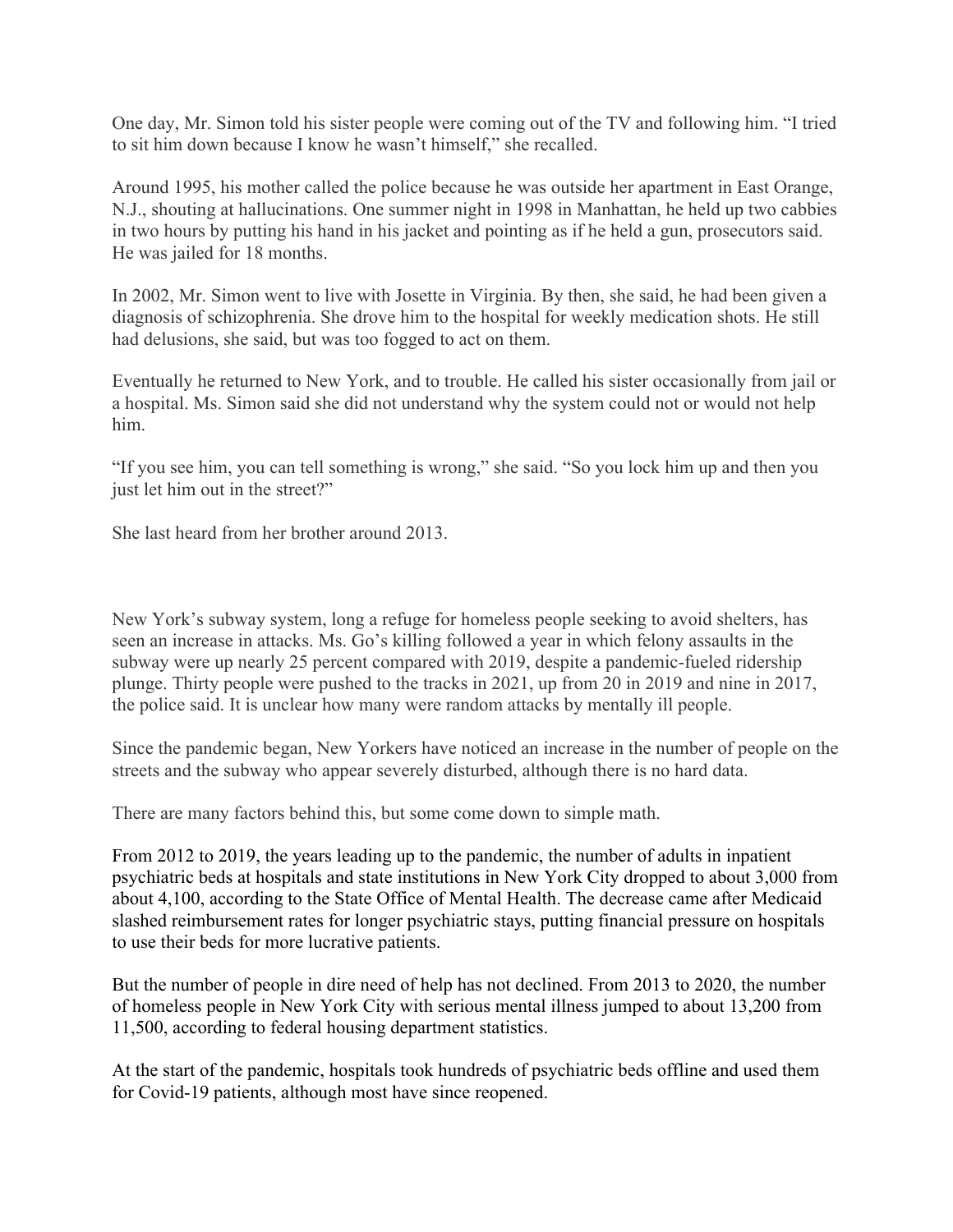Many mentally ill people who are no longer remaining in hospitals can now be seen on the streets or cycling in and out of emergency rooms. At some city hospitals, more than half the people seen in the emergency room for psychiatric problems return within 90 days.

In late December, BronxWorks, a nonprofit that runs seven homeless shelters for the city, including one for 200 mentally ill men, sent a draft report, "Inpatient Psychiatric Care for Severely Mentally Ill Homeless Individuals in NYC," to the incoming mayor's transition team.

The document cited several recent episodes in which shelter staff members called 911 about a violent client, furnished medics with his psychiatric history and had a mental-health professional recommend admission, only to discover when the client showed up at the shelter again that a hospital had quickly released him.

BronxWorks, a city contractor for more than 20 years, wrote that some hospitals' practices were "leading to poor health outcomes and increased criminalization of mental illness amongst homeless New Yorkers."

In one case, BronxWorks said, after a client injured people, a hospital "refused to admit this client, stating that he posed too high a risk to their staff and other patients." BronxWorks asked that the client be transferred to a hospital with a specialized psychiatric emergency room. Instead, he was released.

The agency that runs the city's public hospitals declined to comment on the report.

Another social-services executive, Joe DeGenova, the president of the Center for Urban Community Services, which runs housing and mental-health services for homeless people, said he understood the pressures that hospitals were under. "Nevertheless," he added, "I think the hospitals are too free to do things the way they want to do them."

Dr. Amador said that there has been a shift in the psychiatric profession, away from considering the lifelong arc of illness.

"Psychiatrists are no longer trained to look at someone's long-term needs," he said. "They're turned into mechanics, dispensing psychopharmacology over a 72-hour period, or a one-week period, and then, 'My job is done.'"

Often in New York, a horrific crime by a mentally ill person is followed by a spasm of official action. Last year, Rigoberto Lopez was charged in subway knife attacks on four homeless people that prompted a flood of police officers into the transit system. Before Mr. Lopez there was West Spruill, whose 2015 murder of a shelter director led the city to create "Intensive Mobile Treatment" teams of mental-health field workers.

In 1999, Andrew Goldstein pushed Kendra Webdale in front of a train, leading to Kendra's Law, which allows court-ordered outpatient treatment — an intervention doctors attempted on Mr.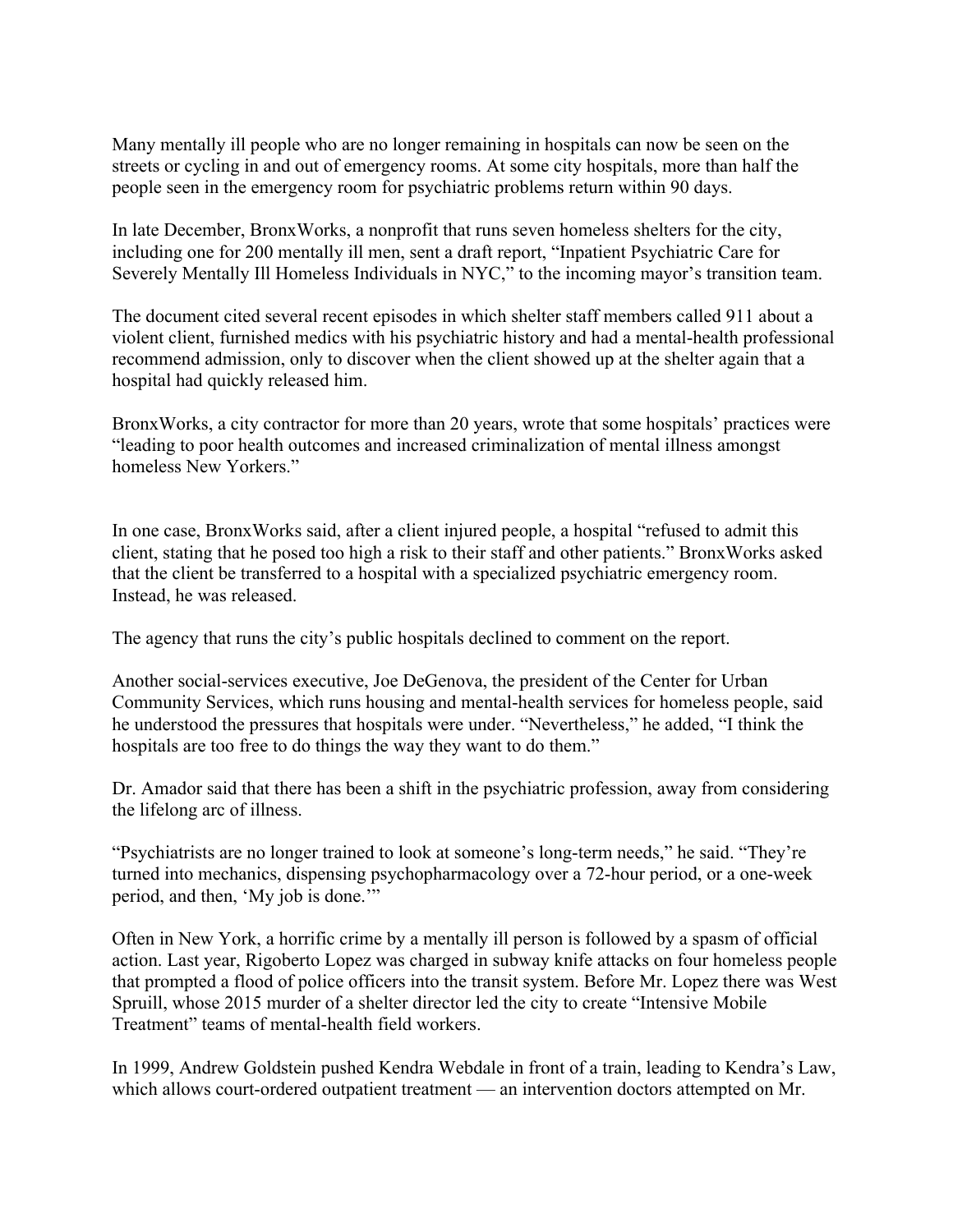Simon in 2009, court records show. Records that would show whether the order was issued are sealed.

Mr. DeGenova said the Intensive Mobile Treatment teams — which include social workers, a nurse, peer advocates and a part-time psychiatrist and as of September served 330 people were effective at keeping many severely ill people out of trouble.

But BronxWorks said in its report that some social-service providers had clients who had been on a waiting list for an I.M.T. for nearly two years. The city declined to say whether Mr. Simon was assigned to one.

Just days before Ms. Go's death, Mr. Adams and Ms. Hochul held a joint news conference. The governor announced yet another specialized homeless outreach unit, "Safe Options Support" teams that include nurses and behavioral health specialists.

The mayor announced yet another surge of police officers into the subway.

Two officers were at the far end of the platform when Mr. Simon pushed Ms. Go, the police said.

After Eight Years, a Phone Call

Mr. Simon's life became a wearying treadmill: hospitalization, release, arrest, jail, release, missed parole appointments, warrants.

He was convicted of trying to rob another cabdriver in 2017. In 2019, a charge of possessing a crack pipe was dismissed after he was found unfit to stand trial.

Mr. Williamson, the homeless man who described being friendly with Mr. Simon, despite not knowing his name, said Mr. Simon often voiced frustration about his inability to find stable housing and about his prescriptions for antipsychotic medication running out.

Mr. Williamson and three other soup kitchen clients recognized Mr. Simon from photos. All described him similarly.

"He was always arguing about stuff," said William Taylor, 76 — that the line was moving too slow, that he was not being served enough food. Although Mr. Simon could be verbally abusive, the men said, they never saw him lay hands on anyone.

Mr. Williamson said he last encountered Mr. Simon about two years ago.

"He was complaining about his medications," Mr. Williamson said. "And doctors doing him wrong."

On July 20, 2021, Mr. Simon was released from Bronx Psychiatric Hospital. The next day, he missed an appointment with his parole officer and disappeared off the radar again.